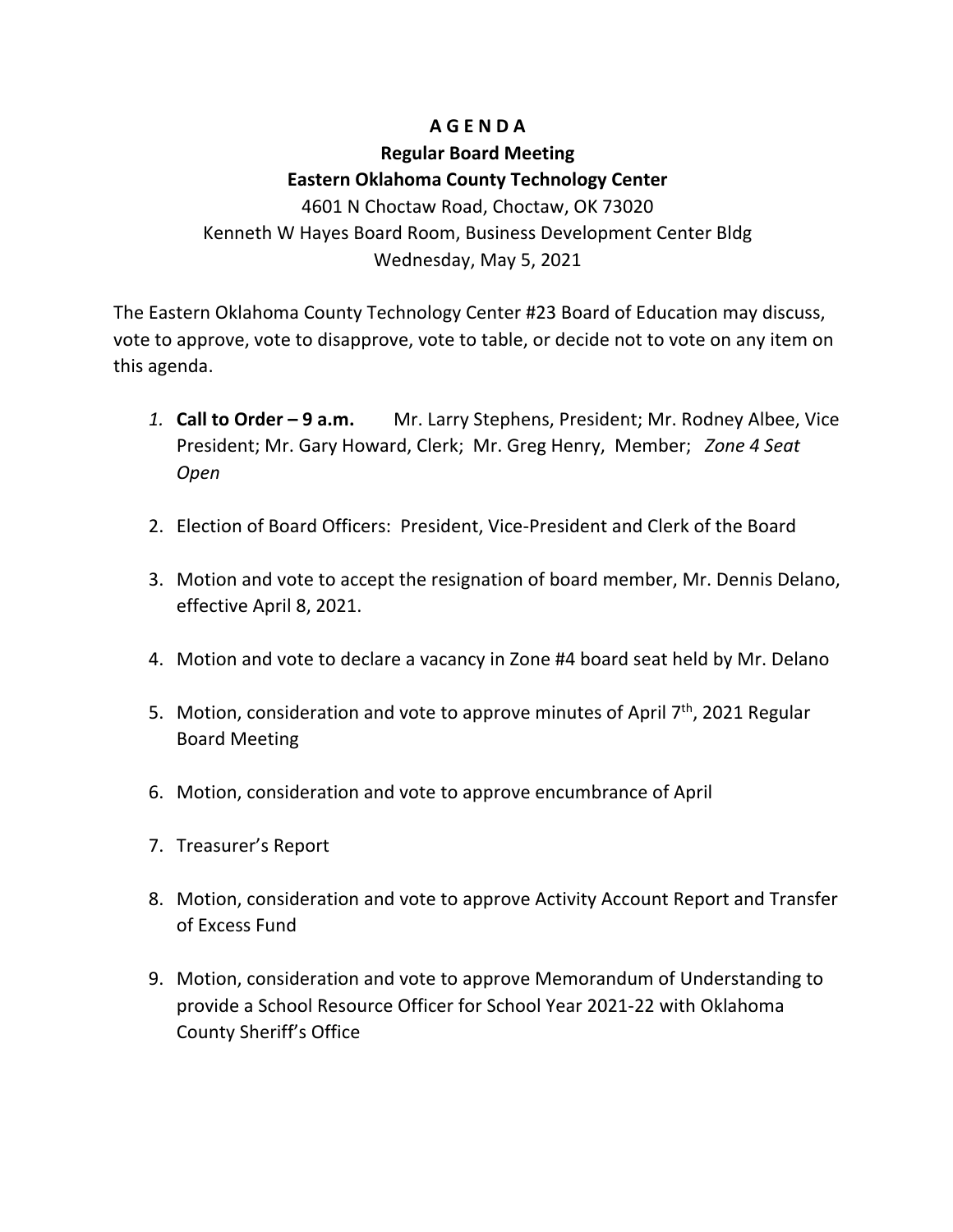- 10.Motion, consideration and vote to approve 2021-2022 Technology Centers Cooperative Agreement (statewide marketing). The Cooperative Districts have a mutual interest to jointly pursue a **marketing and informational design** that emphasizes a broad range of media sources. The objective is to deliver information to the public regarding the wide array of programs available to individuals, business and industry, and to enhance the image of and support for CareerTech as a leading source of education & training opportunities
- 11.Motion, consideration and vote to approve 2021-2022 Technology Centers Cooperative Agreement with the **Gooden Group**. The Cooperative Districts have a mutual interest to jointly pursue a **marketing and public relations initiative** in order to improve communications with public, expand the public's awareness of educational opportunities available under the Career Tech system and foster community and government support for Career Tech programs
- 12.Motion, consideration and vote to approve Memorandum of Understanding between Oklahoma Association of Career and Technical Education (OkACTE), Association of Career and Technical Education (ACTE), and Eastern Oklahoma County Technology Center (EOC Tech) to provide an institutional membership to promote professional development and institutional improvement during the period of July 1, 2021 to June 30, 2022
- 13. Motion, consideration and vote to approve service agreement between Alcohol and Drug Testing Inc (ADTI) and Eastern Ok County Technology Center for the school year 2021-22
- 14.Motion, consideration and vote to approve Eastern Ok County Technology Center Student Handbook for the school year 2021-22.
- 15.Motion, consideration and vote to approve the EOC Technology Center *Community Outreach & Communications* Communication Plan 2021-2022
- 16.Motion, consideration and vote to approve item to be declared surplus
- 17.New Business: In accordance with *Okla. Stat. tit. 25, §311(A)(9)*, "new business" means any matter not known about or which could not have been reasonably foreseen prior to the time of posting of the agenda.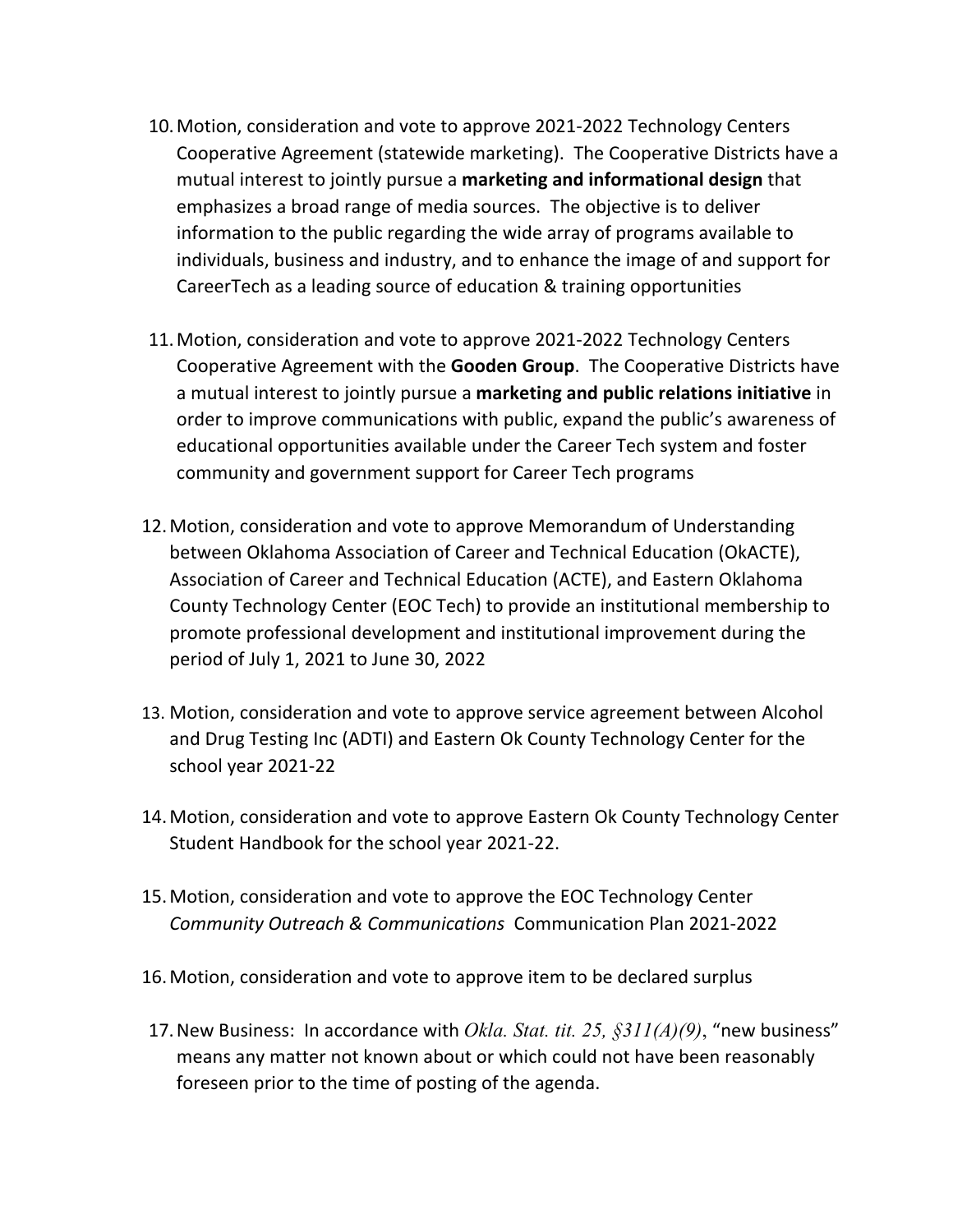### 18. Superintendent's report

Proposed Executive Session for the purpose of discussing the following so the board can return to open session and take action pursuant to Executive Session Authority: *Okla. Stat. tit. 25, §307(B)(1),(3) and (7).* The following items are proposed for discussion during the Executive Session:

- a. Resignation as listed on Personnel Report
- b. New Employment as listed on Personnel Report
- 19.Motion and vote to convene in Executive Session
- 20.Motion and vote to return to Open Session
- 21.Board President's Statement of Executive Session Minutes
- 22.Motion, consideration and vote to approve, disapprove or table the following:
	- a. Resignation as listed on Personnel Report
	- b. New Employments as listed on Personnel Report
- 23.Board Comments
- 24.Motion and vote for approval to Adjourn

Agenda Posted: Monday, May 3<sup>rd</sup>, 2021 by 4:00pm. Front door of Business Development Center building

Posted by: \_\_\_\_\_\_\_\_\_\_\_\_\_\_\_\_\_\_\_\_\_\_\_\_\_\_\_\_\_\_\_\_

Minutes Clerk

The next Regular meeting of the Board is: **Wednesday, June 9, 2021** 9:00 a.m. Kenneth W Hayes Board Room